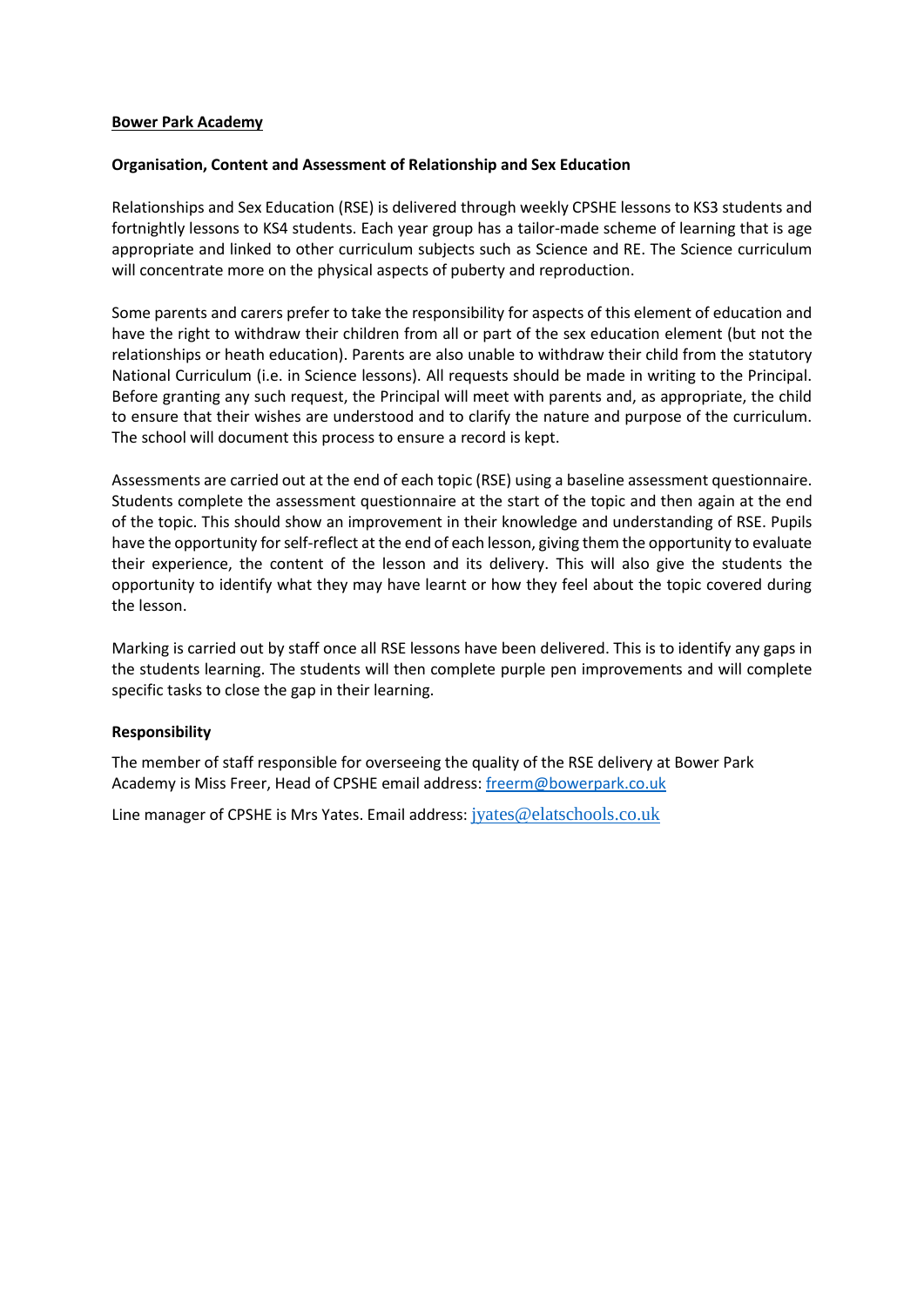# **Appendix: The Sex and Relationships Education Curriculum CPSHE Education**

|                        | <b>TOPIC</b>                                                                                                                                                                                                                                                                                                                                                       | <b>BREIF OVERVIEW</b>                                                                                                                                                                                                                                                                                                                                                                                                                                                                                                                                                                                                                                                                                                  |
|------------------------|--------------------------------------------------------------------------------------------------------------------------------------------------------------------------------------------------------------------------------------------------------------------------------------------------------------------------------------------------------------------|------------------------------------------------------------------------------------------------------------------------------------------------------------------------------------------------------------------------------------------------------------------------------------------------------------------------------------------------------------------------------------------------------------------------------------------------------------------------------------------------------------------------------------------------------------------------------------------------------------------------------------------------------------------------------------------------------------------------|
| Year<br>$\overline{7}$ | Friendship<br>1. What does community<br>mean and reflecting on our<br>relationships<br>2. Friendships<br>3. Bullying<br>4. Cyberbullying                                                                                                                                                                                                                           | In early Spring, we revisit the theme of 'self' within a range of<br>contexts, including self in the community and self within<br>friendship groups. Within this scheme of work, students are<br>encouraged to consider what attributes make a relationship<br>healthy and how we all impact on each other's wellbeing.<br>Students explore the different emotions they may encounter in<br>friendship groups and how to manage these emotions, both<br>positive and negative, online and offline and where to seek help<br>and support, should they need it.<br>RS1, RS2, RS3, RS7                                                                                                                                    |
| Year<br>$\overline{7}$ | Family, Marriage and<br>parenting<br>1. Different types of family<br>2. Parenting - What makes a<br>good parent?<br>3. Domestic abuse<br>4. Marriage and long-term<br>relationships - the law<br>around rights<br>5. Different types of<br>marriage, including same sex<br>and forced marriage.<br>6. Young people's rights,<br>including when Parents<br>separate | This scheme of learning builds upon students' knowledge of<br>healthy relationships, within the family unit. We explore the<br>range of roles within family and marriage, legislation around<br>marriage and factors that affect an adult relationship. Students<br>are taught about their rights as a young person and develop an<br>awareness of factors that can make a relationship unhealthy.<br>RS1, RS2, RS4, RS6                                                                                                                                                                                                                                                                                               |
| Year<br>8              | <b>Stereotyping and</b><br>discrimination<br>1. The effects of<br>discrimination<br>2. The effects and dangers of<br>stereotyping<br>3. Gender discrimination<br>4. Discrimination due to<br>disability<br>5. Racial discrimination<br>6. Religious discrimination<br>7. What are British Values?                                                                  | Students explore the impact of stereotyping and discrimination<br>through a series of lessons looking at various forms of<br>discrimination with a focus on respect, inclusion and kindness.<br>Students begin by considering the differences between these<br>two forms of behaviour and the impact of stereotyping and<br>how this can lead into discriminative acts. Students are then<br>guided through a series of lessons to address various forms of<br>discriminative acts, such as gender, disability, race and religion.<br>Finally, we explore the link between this learning our British<br>values and beliefs of Mutual Respect, Tolerance, Democracy,<br>Rule of Law and Individual Liberty.<br>RS2, RS6 |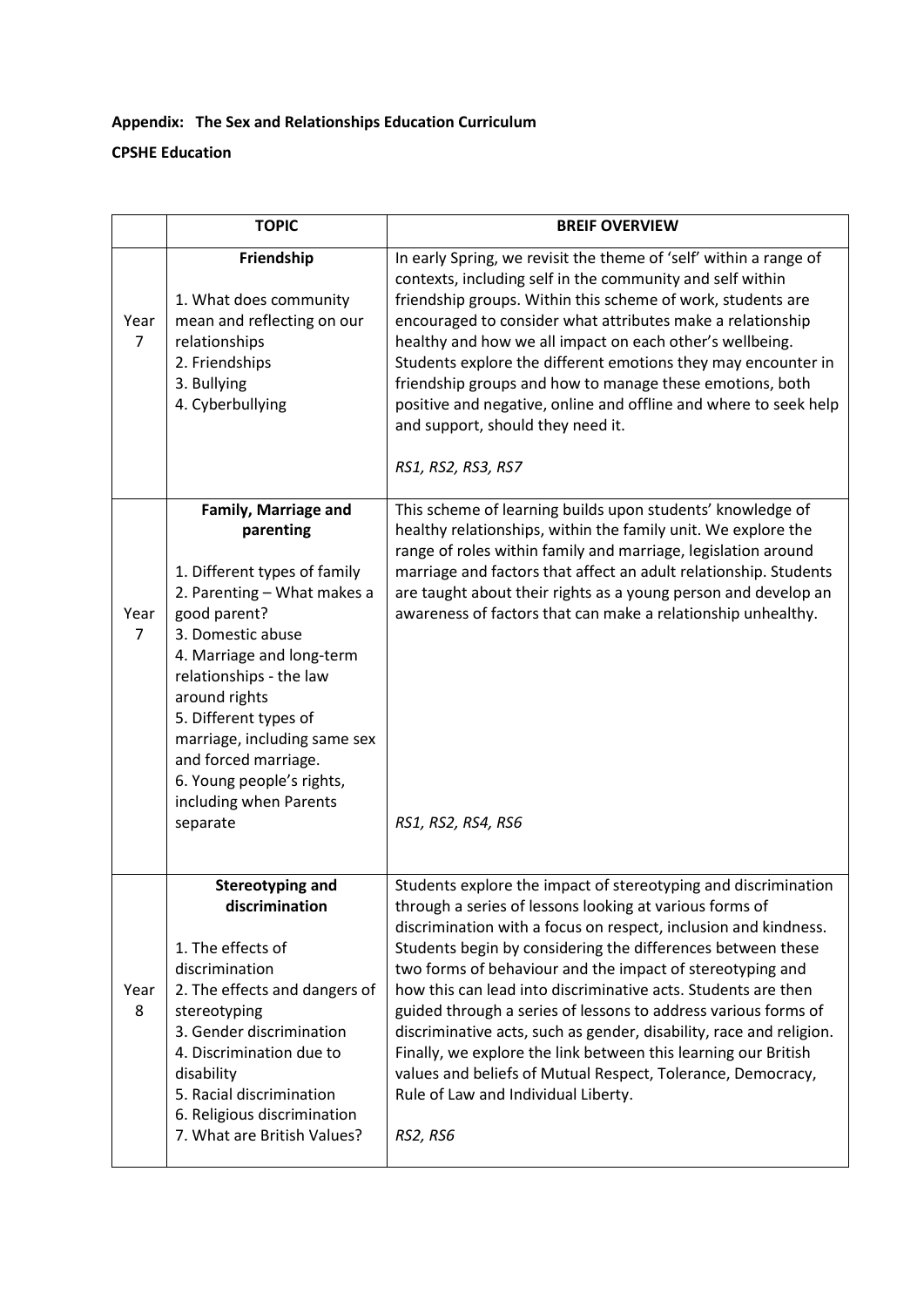|      | <b>Relationships and sex</b>         | Building upon their relationships lessons in year 7, students                                                                      |
|------|--------------------------------------|------------------------------------------------------------------------------------------------------------------------------------|
|      | education                            | revisit positive and negative relationships, with a focus on                                                                       |
|      |                                      | intimate relationships. Following this, students discuss ways of                                                                   |
|      | 1. What are positive and             | showing affection and build an awareness of individual                                                                             |
|      | negative relationships?              | preferences and an understanding of consent. Next in a safe                                                                        |
| Year | - Showing affection (link to         | environment, the following lessons provide students with the                                                                       |
| 8    | consent)                             | opportunity to discuss what is sex and sexual experiences, the                                                                     |
|      | 2. What is sex and sexual            | risks around these activities and ways to stay safe and healthy.                                                                   |
|      | experiences?                         | Consent is a golden thread within this scheme, but a lesson is                                                                     |
|      | 3. Contraception (including          | also dedicated to this topic area to explain the importance and                                                                    |
|      | condom demonstration)                | laws surrounding sexual encounters. The final two lessons                                                                          |
|      | 4. STI's, the symptoms,              | explore the dangers of pornography and sexting and the laws                                                                        |
|      | consequences and methods             | and consequences surrounding these activities.                                                                                     |
|      | of cure.                             |                                                                                                                                    |
|      | 5. Consent                           |                                                                                                                                    |
|      | 6. The dangers of                    |                                                                                                                                    |
|      | pornography                          |                                                                                                                                    |
|      | 7. The dangers of sexting            | RS1, RS2, RS3, RS4, RS5, RS6                                                                                                       |
|      | <b>Relationship and sex</b>          | This scheme of learning revisits and build upon students                                                                           |
|      | education                            | previous learning of their statutory relationships and sex                                                                         |
|      |                                      | education. This begins with setting students up with the                                                                           |
| Year | 1. Where's the best place to         | knowledge of how and where to access information and                                                                               |
| 9    | find out about relationships         | support about relationships and sex. Students then explore                                                                         |
|      | and Sex?                             | reasons to have or delay sex, how to recognise and manage                                                                          |
|      | - Reasons to have or delay           | risks along with ways to avoid pressures if not ready. Students                                                                    |
|      | sex                                  | then revisit and are reinforced with information around                                                                            |
|      | 2. Recognising and Managing          | consent, contraception, STIs, the dangers of sexting and                                                                           |
|      | <b>Risks</b>                         | domestic violence and abuse. Finally, students explore choices                                                                     |
|      | - Avoiding pressures if not<br>ready | in relation to pregnancy.                                                                                                          |
|      | 3. What is consent and why           |                                                                                                                                    |
|      | it is so important?                  |                                                                                                                                    |
|      | 4. Domestic Violence and             |                                                                                                                                    |
|      | abuse                                |                                                                                                                                    |
|      | 5. Contraception and STI's           |                                                                                                                                    |
|      | 6. Choices in relation to            |                                                                                                                                    |
|      | pregnancy                            |                                                                                                                                    |
|      | 7. The dangers of sexting.           | RS1, RS2, RS3, RS4, RS5, RS6                                                                                                       |
|      |                                      |                                                                                                                                    |
|      | <b>Sexuality and Identity</b>        | Continuing with the focus of relationships, students examine<br>the topic of sexuality and identity. This has been timely situated |
|      | 1. Inner and Outer identity          | within year 9, to coincide with when some students typically                                                                       |
| Year | 2. Stereotyping dangers              | begin to question their sexuality and identity. We begin with                                                                      |
| 9    | 3. Sexuality and gender              | students reflecting over their inner and outer identities and                                                                      |
|      | identity                             |                                                                                                                                    |
|      | 4. LGBT+ Community                   | explore how these can be influenced. Linking back to previous                                                                      |
|      | 5. Homophobia and the                | learning in year 8, students investigate the dangers of                                                                            |
|      | consequences                         | stereotyping. Following this, students consider the differences                                                                    |
|      | 6. Tolerance and respect             | between sexuality and identity and learn about the LGBTQ+                                                                          |
|      |                                      | community. Subsequently, students address the issue of                                                                             |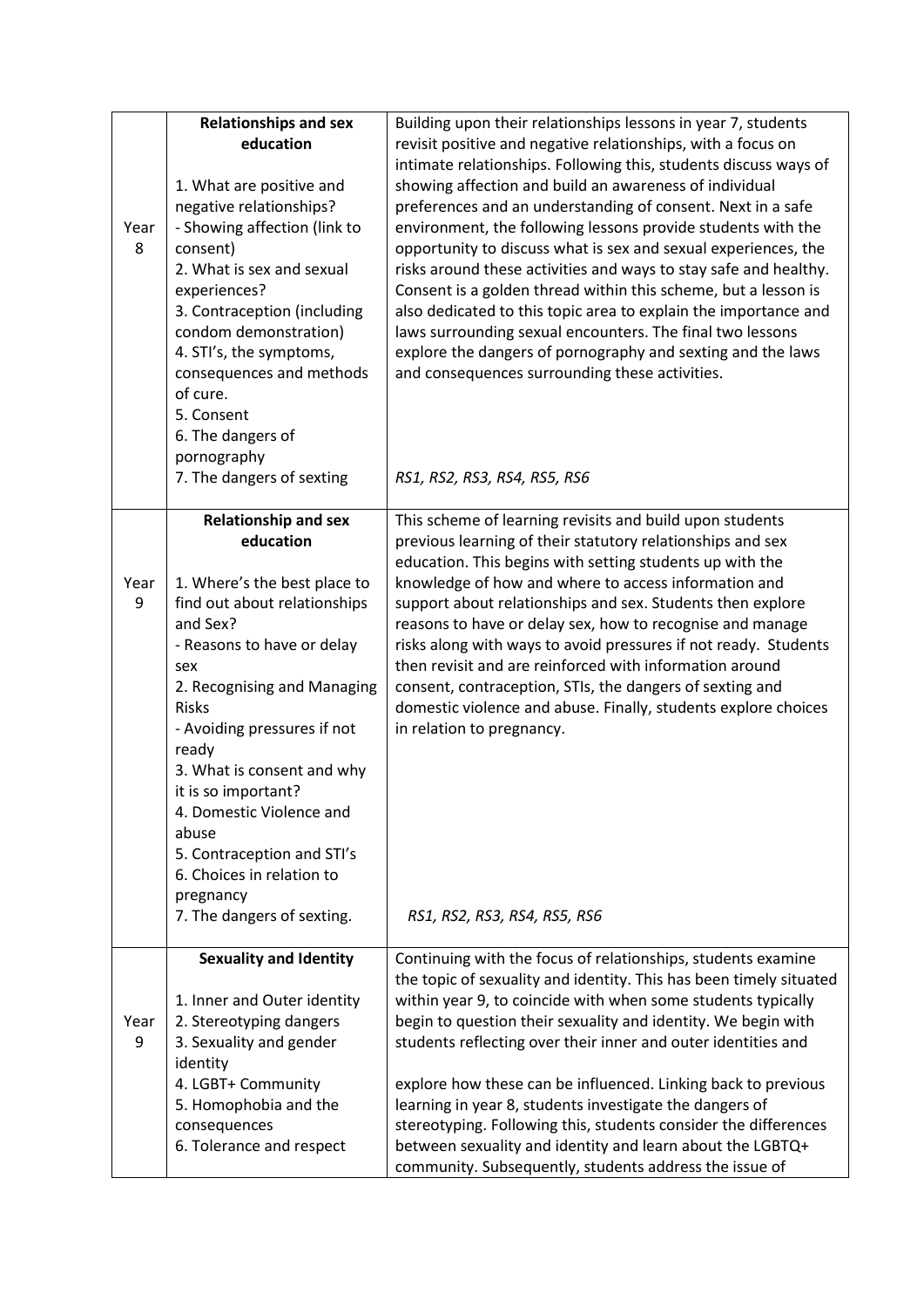|            |                                                         | homophobia and its consequences along with ways in which the<br>law protects the LGBTQ+ community. Finally, students study the<br>theme of tolerance and respect, tying in all areas learnt and<br>exploring view points and opposing arguments.<br>RS2, RS3, RS4, RS5, RS6 |
|------------|---------------------------------------------------------|-----------------------------------------------------------------------------------------------------------------------------------------------------------------------------------------------------------------------------------------------------------------------------|
|            | <b>Relationships and Sex</b>                            | This scheme of learning has been scaffolded and built upon                                                                                                                                                                                                                  |
| Year       | <b>Education</b>                                        | since year 7. Students begin by looking at how to avoid<br>unhealthy relationships, followed by looking at abusive and                                                                                                                                                      |
| 10         | 1. Healthy Relationships and                            | controlling relationships and why healthy relationships are so                                                                                                                                                                                                              |
|            | avoiding unhealthy ones                                 | important throughout our lives. Students are then challenged to                                                                                                                                                                                                             |
|            | 2. Health Relationships vs<br>Controlling relationships | consider possible signs of domestic violence and abusive<br>relationships. Students then build upon their previous learning                                                                                                                                                 |
|            | 3. Domestic violence and                                | on consent and look at how they can establish clear sexual                                                                                                                                                                                                                  |
|            | abusive relationships                                   | boundaries. This is followed by a lesson exploring what makes                                                                                                                                                                                                               |
|            | 4. Consent and Rape<br>5. Good sex                      | 'good sex' and is it best to wait for someone you care about?<br>The final two lessons look at how to manage relationships break                                                                                                                                            |
|            | 6. Relationship break ups                               | ups and teenage pregnancy and what issues young parents                                                                                                                                                                                                                     |
|            | 7. Teen Pregnancy                                       | face.                                                                                                                                                                                                                                                                       |
|            |                                                         | RS1, RS2, RS3, RS4, RS5, RS6                                                                                                                                                                                                                                                |
|            | <b>Relationships and sex</b>                            | Before students leave us, we guide them through their final set                                                                                                                                                                                                             |
|            | education                                               | of relationship and sex education lessons. We begin by                                                                                                                                                                                                                      |
| Year<br>11 | 1. Attitudes towards sex                                | considering attitudes towards sex and address concerns around<br>language and certain inappropriate behaviours. Next, we discuss                                                                                                                                            |
|            | 2. Managing unwanted                                    | ways to manage unwanted attention with a link to dangers of                                                                                                                                                                                                                 |
|            | attention with a link to                                | image sharing. Following this we explore how to gain consent                                                                                                                                                                                                                |
|            | dangers of image sharing<br>3. How to gain consent      | and retrieve back on previous learning of contraception and<br>STI's, with a focus on testing and places for support. For their                                                                                                                                             |
|            | 4. Contraception and STIs-                              | final two lessons, due to timetabling we are able to separate                                                                                                                                                                                                               |
|            | Testing, places for support                             | students into same sex groups and provide students with the                                                                                                                                                                                                                 |
|            | 5/6. Questions and Answers<br>- Topics for debate (Same | opportunity to discuss and ask questions around a breadth of<br>topic areas.                                                                                                                                                                                                |
|            | sex groups)                                             |                                                                                                                                                                                                                                                                             |
|            |                                                         | RS2, RS3, RS4, RS5, RS6                                                                                                                                                                                                                                                     |
|            |                                                         |                                                                                                                                                                                                                                                                             |

# **Within the Science Curriculum:**

Year 7: Half a term spent on sex education from a biological view point. This includes male and female arousal, puberty, hormones, having sex and different forms of sex, sexual health and contraception, pregnancy and birth

Year 9: 2 lessons spent on sexual health including STIs and contraception.

Year 11: How different forms of contraception work on the body, especially hormonal forms